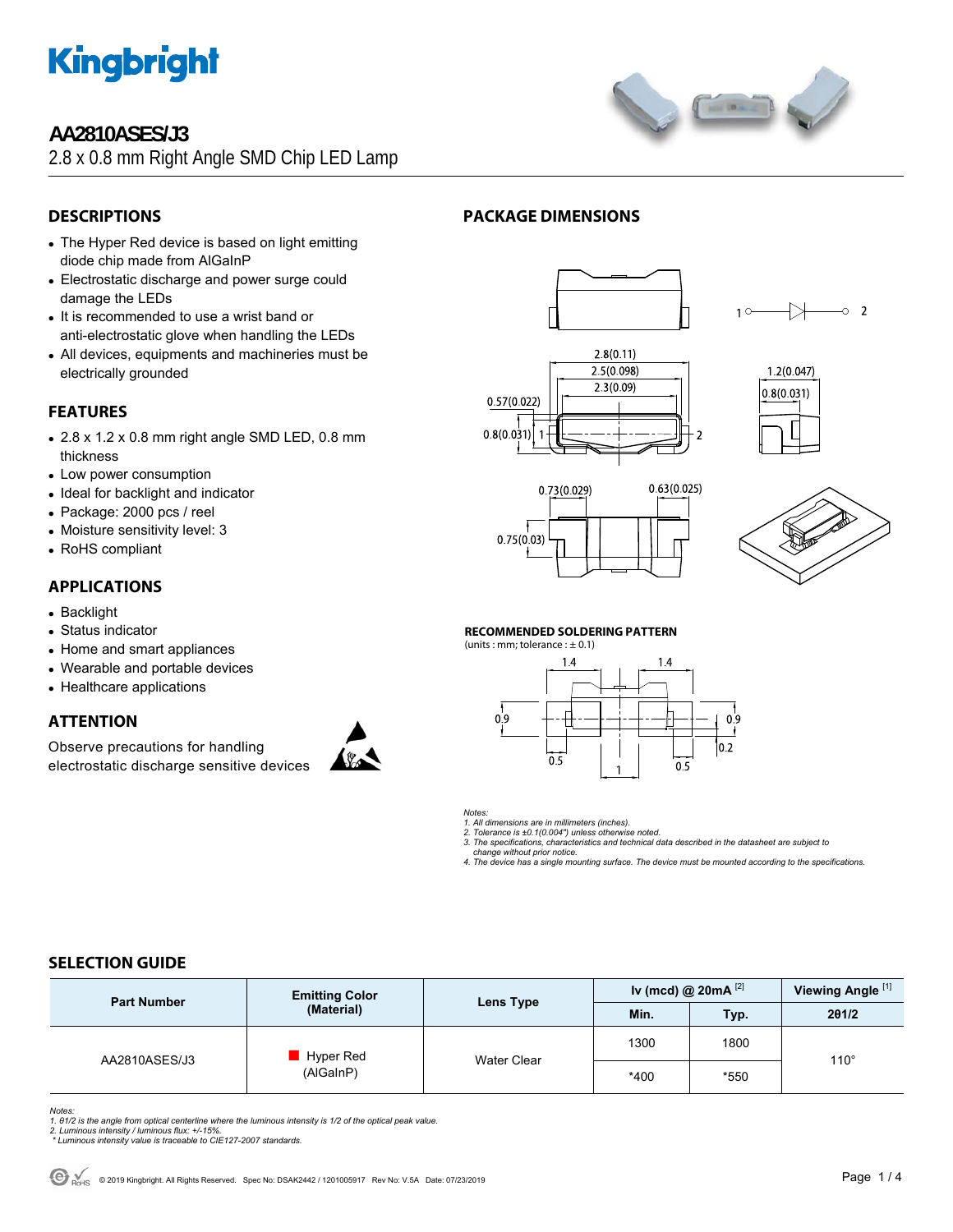# **Kingbright**

#### **ELECTRICAL / OPTICAL CHARACTERISTICS at T<sub>A</sub>=25°C**

| <b>Parameter</b>                                         | Symbol                     |                       | Value |                          |             |
|----------------------------------------------------------|----------------------------|-----------------------|-------|--------------------------|-------------|
|                                                          |                            | <b>Emitting Color</b> | Typ.  | Max.                     | <b>Unit</b> |
| Wavelength at Peak Emission $I_F$ = 20mA                 | $\lambda_{\rm peak}$       | Hyper Red             | 640   | $\overline{\phantom{a}}$ | nm          |
| Dominant Wavelength $I_F = 20 \text{mA}$                 | $\lambda_{\text{dom}}$ [1] | Hyper Red             | 625   | $\overline{\phantom{a}}$ | nm          |
| Spectral Bandwidth at 50% $\Phi$ REL MAX<br>$I_F = 20mA$ | Δλ                         | Hyper Red             | 25    | $\overline{\phantom{a}}$ | nm          |
| Capacitance                                              | C                          | Hyper Red             | 27    | $\overline{\phantom{a}}$ | pF          |
| Forward Voltage $I_F = 20mA$                             | $V_F$ <sup>[2]</sup>       | Hyper Red             | 2.2   | 2.8                      | $\vee$      |
| Reverse Current ( $V_R$ = 5V)                            | l <sub>R</sub>             | Hyper Red             |       | 10                       | μA          |

*Notes:* 

1. The dominant wavelength (λd) above is the setup value of the sorting machine. (Tolerance λd : ±1nm. )<br>2. Forward voltage: ±0.1V.<br>3. Wavelength value is traceable to CIE127-2007 standards.<br>4. Excess driving current and

#### **ABSOLUTE MAXIMUM RATINGS at T<sub>A</sub>=25°C**

| <b>Parameter</b>                        | Symbol                   | Value          | Unit        |
|-----------------------------------------|--------------------------|----------------|-------------|
| Power Dissipation                       | $P_D$                    | 84             | mW          |
| Reverse Voltage                         | $V_R$                    | 5              | $\vee$      |
| Junction Temperature                    | $T_j$                    | 115            | $^{\circ}C$ |
| <b>Operating Temperature</b>            | $T_{op}$                 | $-40$ to $+85$ | $^{\circ}C$ |
| Storage Temperature                     | $T_{\text{stg}}$         | $-40$ to $+85$ | $^{\circ}C$ |
| DC Forward Current                      | ΙF                       | 30             | mA          |
| <b>Peak Forward Current</b>             | $I_{FM}$ <sup>[1]</sup>  | 150            | mA          |
| Electrostatic Discharge Threshold (HBM) | $\overline{\phantom{a}}$ | 3000           | V           |

*Notes:* 

1. 1/10 Duty Cycle, 0.1ms Pulse Width.<br>2. Relative humidity levels maintained between 40% and 60% in production area are recommended to avoid the build-up of static electricity – Ref JEDEC/JESD625-A and JEDEC/J-STD-033.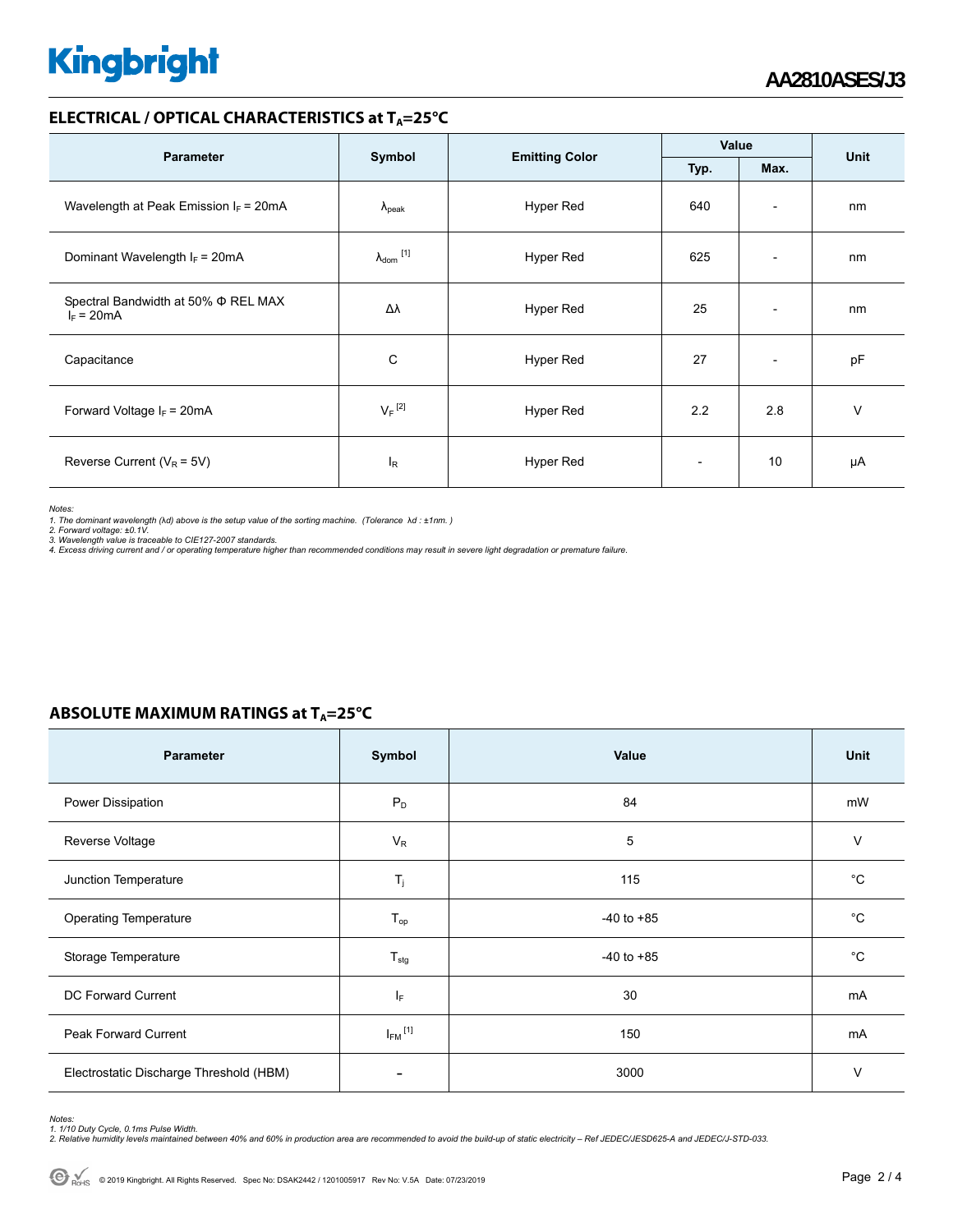# **Kingbright**

#### **TECHNICAL DATA**



#### **SPATIAL DISTRIBUTION**



#### **HYPER RED**









#### **REFLOW SOLDERING PROFILE for LEAD-FREE SMD PROCESS**



**TAPE SPECIFICATIONS** (units : mm)



**TAPE** 

#### **REEL DIMENSION** (units : mm)



- 
- 
- Notes:<br>1. Don't cause stress to the LEDs while it is exposed to high temperature.<br>2. The maximum number of reflow soldering passes is 2 times.<br>3. Reflow soldering is recommended. Other soldering methods are not recommended